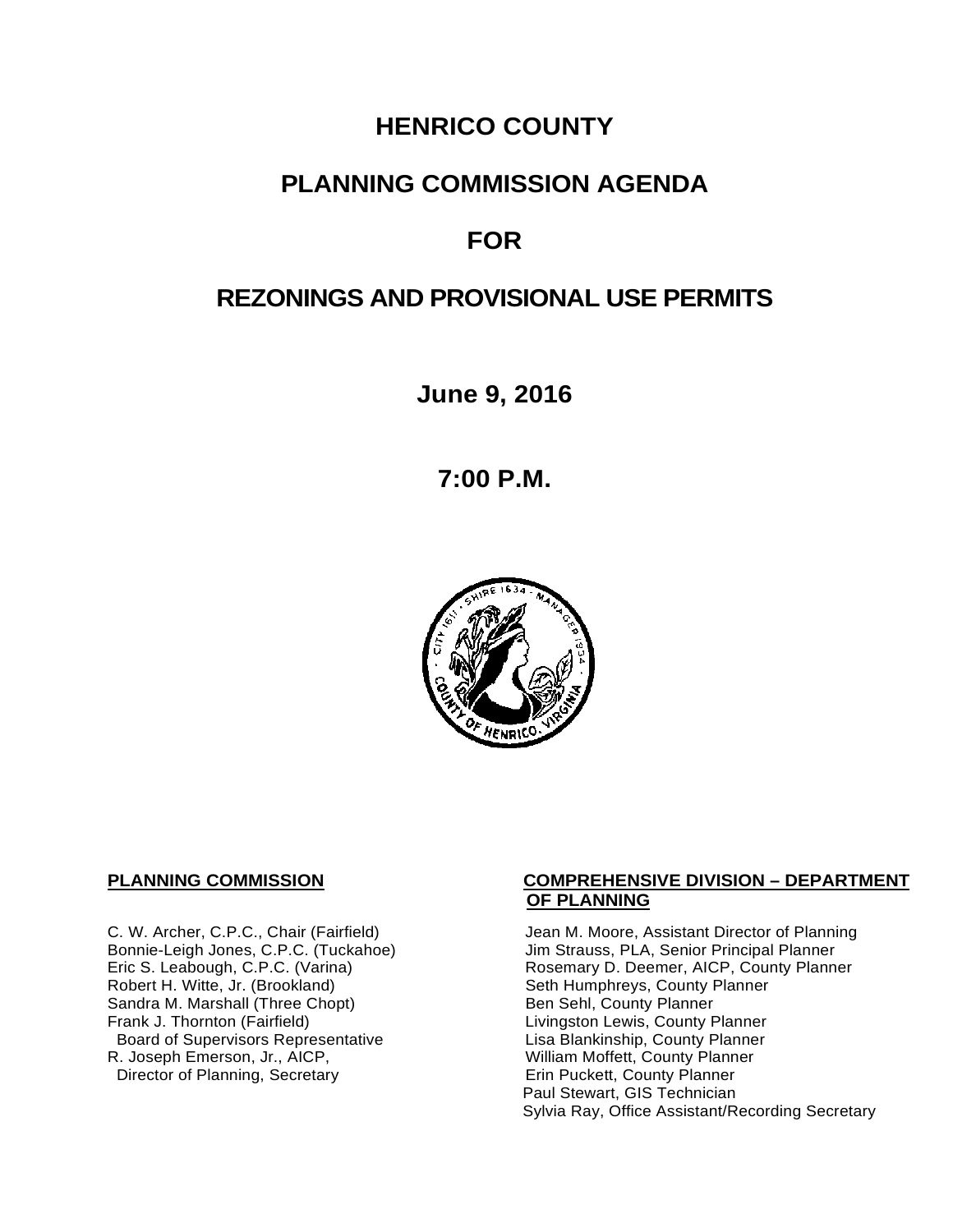#### **PLANNING COMMISSION REZONING MEETING PRELIMINARY/FINAL AGENDA JUNE 9, 2016**

**BEGINNING AT 7:00 P.M.**

**WELCOME:**

**PLEDGE OF ALLEGIANCE:**

**RECOGNITION OF NEWS MEDIA:**

**CALL TO ORDER:**

**REQUESTS FOR WITHDRAWALS AND DEFERRALS: (0); (3)**

**REQUESTS FOR EXPEDITED ITEMS: (0)**

**CASES TO BE HEARD: (7)**

#### **FAIRFIELD:**

*(Deferred from the May 12, 2016 Meeting)*

**REZ2016-00008 Guy Blundon:** Request to amend proffered conditions accepted with rezoning case C-33C-04 on Parcels 784-749-1627 and 784-748-2576 located on the west line of Brook Road (U.S. Route 1), approximately 875' south of its intersection with Hilliard Road (State Route 161). The applicant proposes to amend Proffer 2 related to age restrictions and Proffer 3 related to enforcement of age restrictions. The existing zoning is R-5C General Residence District (Conditional). The 2026 Comprehensive Plan recommends Multi-Family Residential, density should not exceed 19.8 units per acre, and Environmental Protection Area. Part of the site is located in the Enterprise Zone. **Staff – Ben Sehl**

**REZ2016-00017 Ronald Taylor:** Request to conditionally rezone from R-3 One-Family Residence District to B-3C Business District (Conditional) Parcel 809-722-9173 containing 1.225 acres located on the south line of Nine Mile Road (State Route 33) at its intersection with Meadowspring Road. The applicant proposes a car wash. The use will be controlled by proffered conditions and zoning ordinance regulations. The 2026 Comprehensive Plan recommends Commercial Concentration. The site is located in the Airport Safety Overlay District and the Enterprise Zone. **Staff – Lisa Blankinship**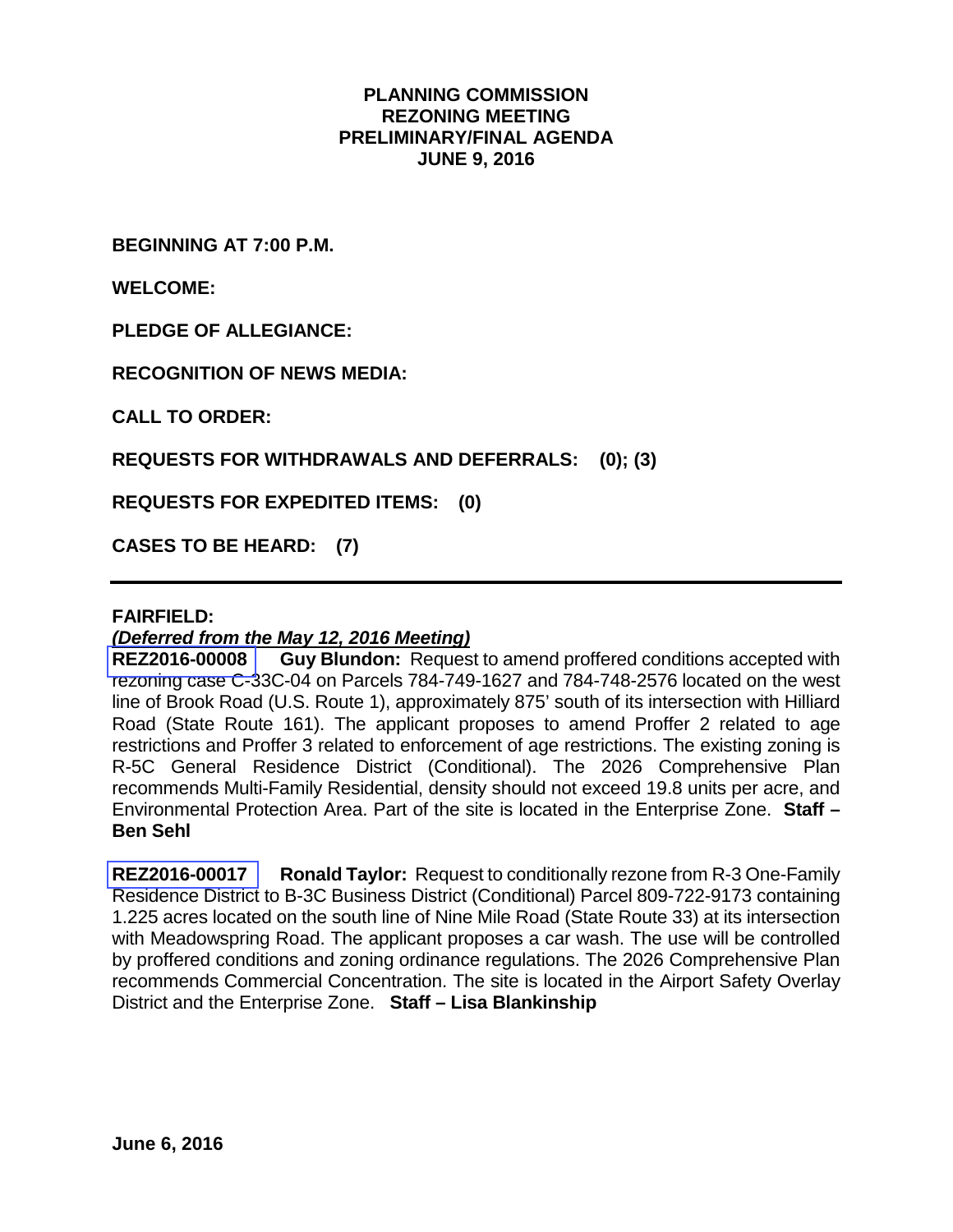## **THREE CHOPT:**  *(Deferred from the April 14, 2016 Meeting)*

**PUP2015-00003 John Mizell for RTF Sports and Entertainment, Inc.:** Request for a Provisional Use Permit under Sections 24-58.2(a), 24-120, and 24-122.1 of the County Code in order to allow extended hours of operation until 2 a.m. for an existing restaurant (Short Pump Pour House) in Short Pump Crossing Shopping Center, on part of Parcel 738-760-8449, located on the west line of Pump Road approximately 600' north of its intersection with Three Chopt Road. The existing zoning is B-2C Business District (Conditional). The 2026 Comprehensive Plan recommends Commercial Arterial. The site is located in the West Broad Street Overlay District. **Staff – Lisa Blankinship**

### *(Deferred from the May 12, 2016 Meeting)*

**REZ2016-00009 James W. Theobald for Wellesley LLC:** Request to amend proffered conditions accepted with rezoning case C-109C-86 on Parcel 735-759-2130 located at the southwest intersection of Lauderdale and Park Terrace Drives. The applicant proposes to amend Proffer 8 pertaining to the detached signage in an existing shopping center. The existing zoning is B-1C Business District (Conditional). The 2026 Comprehensive Plan recommends Commercial Concentration. **Staff – Lisa Blankinship (Deferral Requested to the July 14, 2016 Meeting)**

**REZ2016-00014 Ann Neil Cosby or Adena M. Patterson for Excel West Broad Marketplace, LLC:** Request to conditionally rezone from B-3C Business District (Conditional) to C-1C Conservation District (Conditional) Parcels 732-765-8532, 733-765- 1958, 733-765-6794 containing 8.715 acres located between the north line of W. Broad Street (U.S. Route 250) and the south line of Interstate 64 approximately 1000' west of N. Gayton Road. The applicant proposes a conservation district. The use will be controlled by proffered conditions and zoning ordinance regulations. The 2026 Comprehensive Plan recommends Environmental Protection Area and Urban Mixed-Use. The site is located in the West Broad Street Overlay District. **Staff – Erin Puckett**

**REZ2016-00016 Locke A. Taylor, Jr.:** Request to conditionally rezone from O-2 Office District to B-1C Business District (Conditional) Parcel 758-752-1178 containing .918 acres located at the southeast intersection of N. Parham Road and Mayland Drive. The applicant proposes a small animal hospital. The use will be controlled by proffered conditions and zoning ordinance regulations. The 2026 Comprehensive Plan recommends Office. **Staff – William Moffett**

**REZ2016-00018 James W. Theobald for Carole M. Weinstein, LLC:** Request to amend proffered conditions accepted with rezoning cases REZ2015-00001 and C-36C-91 on Parcel 753-759-8339 located on the west line of Stillman Parkway approximately 330' north of its intersection with W. Broad Street (U.S. Route 250). The applicant proposes to amend proffers related to signage, deliveries, permitted uses, hours of operation, and buffers to allow for automobile sales. The existing zoning is B-3C Business District (Conditional). The 2026 Comprehensive Plan recommends Commercial Arterial. **Staff – Livingston Lewis**